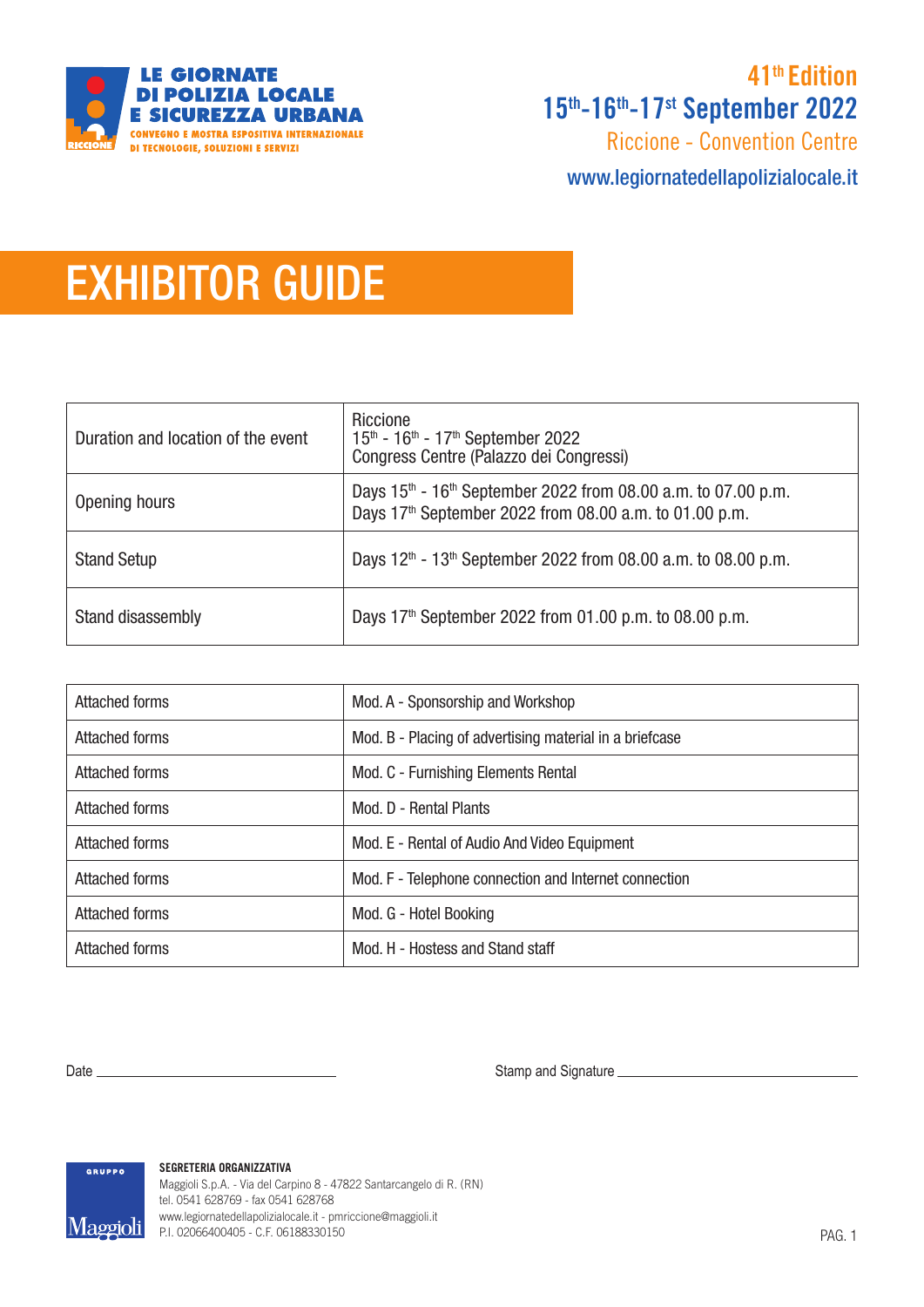



# COMPANY NAME ADDRESS (Registered office) LOCALITY PROVINCE POSTAL CODE VAT UNIT CONTROL CONTROL CONTROL CONTROL CONTROL CONTROL CONTROL CONTROL CONTROL CONTROL CONTROL CONTROL CONTROL CONTROL CONTROL CONTROL CONTROL CONTROL CONTROL CONTROL CONTROL CONTROL CONTROL CONTROL CONTROL CONTROL CONTR EMAIL TELEPHONE FAX IN CHARGE OF CONTACTS DIRECT-DIAL PHONE COMPANY WEBSITE

The parties mutually undertake to safeguard the rights of the other party pursuant to Art. 13 of GDPR 679/2016.

The data that come into their possession will be processed in paper and electronic format and the parties will implement all security measures in accordance with GDPR 679/2016. The data will be kept by the parties for the entire period of validity of the contract and subsequently to fulfill tax obligations. The data collected will be used exclusively by the parties, will not be disclosed to third parties and will not be communicated outside the EU or disseminated.

The parties shall be entitled to exercise their rights in accordance with GDPR 679/2016. For the complete privacy policy please refer to the application form.

The programme of "Le Giornate di Polizia Locale e Sicurezza Urbana" (Local Police and Urban Safety Days) in Riccione offers, in addition to the ordinary sessions dedicated to topics of general interest, numerous "Special Sessions" and some "Practical-operational Sessions". The first courses represent an opportunity to acquire a more detailed knowledge of particularly requested and topical subjects discussed in the halls of the new Congress Centre and which will witness the participation of a large number of people. The practical-operational sessions take place in dedicated areas and personally involve the members in activities related to the daily work of Local Police officers.

Interested companies are offered two valid commercial proposals in order to optimize their exposure and reach - with their products and services - an even more targeted number of visitors.

## 1) SPONSORSHIP OF SPECIAL SESSION or PRACTICAL-OPERATIVE SESSION - for exhibiting companies only) (deadline for applications: 02.09.2022)

The commercial offer includes:

- a) Paper presented by 1 Rapporteur of the Sponsor during the Special Session;
- b) Inclusion of the Sponsor's Trademark on the Programme of the event with the indication "with the contribution of";
- c) No. 1 advertising page in the magazine "Polizia Locale" no. 9/2022
- 2) WORKSHOP (for exhibiting companies only) (application deadline: 02.09.2022)

The organization of "Le Giornate di Polizia Locale e Sicurezza Urbana" (Local Police and Urban Safety Days) provides a modular room of variable capacity for the exclusive workshop of the exhibiting company, which has - in this way - the opportunity to present its products and services to an audience of interested parties (identified by the company itself), perform demonstrations, and establish business contacts with customers and partner companies. This initiative will be given wide exposure in the communication tools developed for the Conference.

The price of the Workshop includes: Availability of a modular room of variable capacity - Video Projector - Screen - Desk/Table for the distribution of company information material - Indication and signaling of the timing workshop during the working days.

| <b>TYPE OF REQUEST</b>         | <b>PRICE</b> | <b>VAT 22%</b> | <b>TOTAL</b> |
|--------------------------------|--------------|----------------|--------------|
| SPONSORSHIP OF SPECIAL SESSION | € 2.000,00   | €440.00        | € 2.440,00   |
| WORKSHOP                       | € 1.500,00   | € 330,00       | € 1.880,00   |

#### **SEGRETERIA ORGANIZZATIVA**

Date Stamp and Signature

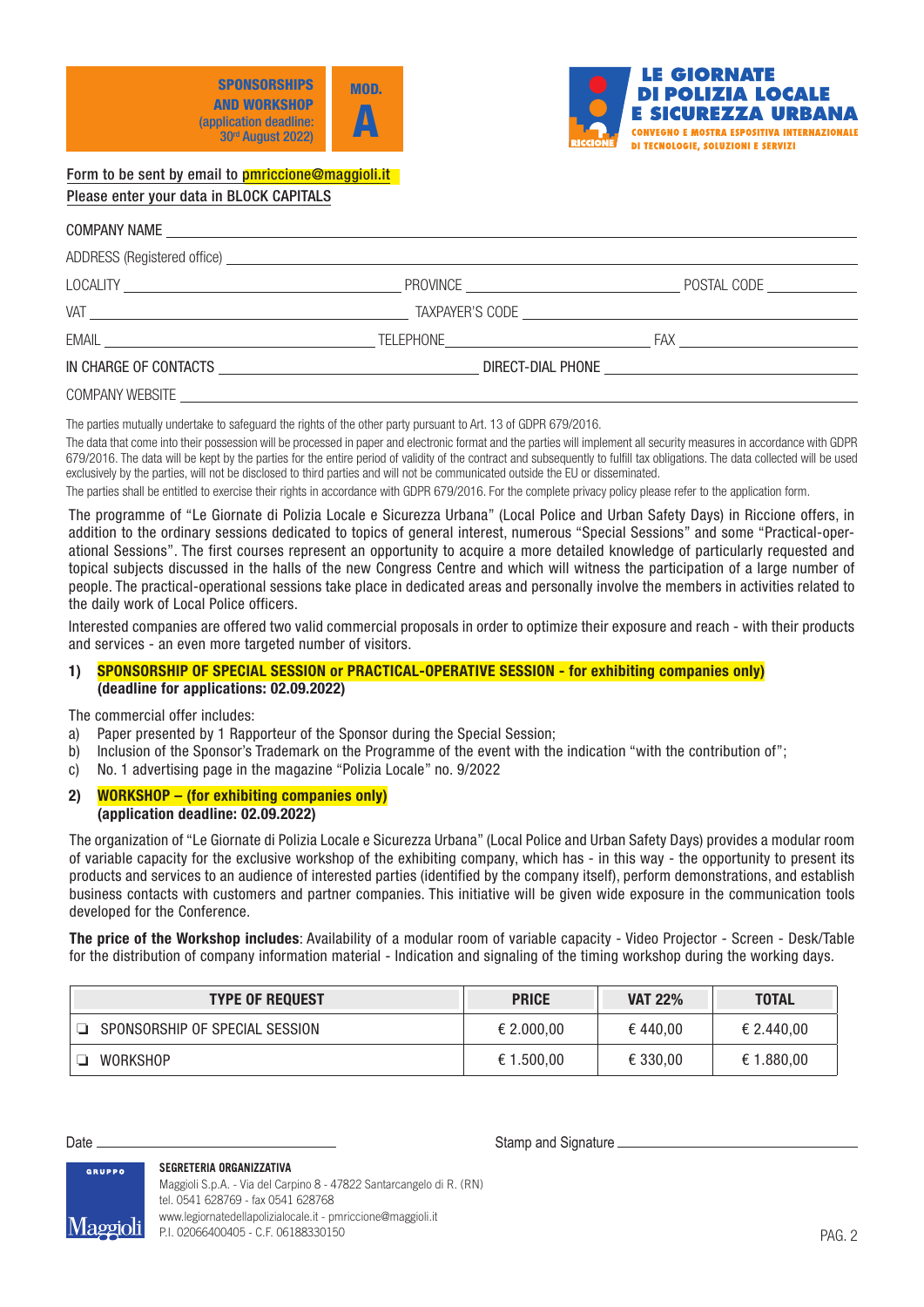



The parties mutually undertake to safeguard the rights of the other party pursuant to Art. 13 of GDPR 679/2016.

The data that come into their possession will be processed in paper and electronic format and the parties will implement all security measures in accordance with GDPR 679/2016. The data will be kept by the parties for the entire period of validity of the contract and subsequently to fulfill tax obligations. The data collected will be used exclusively by the parties, will not be disclosed to third parties and will not be communicated outside the EU or disseminated.

The parties shall be entitled to exercise their rights in accordance with GDPR 679/2016. For the complete privacy policy please refer to the application form.

The above-mentioned company asks for advertising material to be included in the briefcases prepared for the Local Police and Urban Security Days to be distributed to participants:

| Without exclusive rights | € 600,00 |
|--------------------------|----------|
| Taxable income           | € 600,00 |
| <b>VAT 22%</b>           | € 132,00 |
| Total                    | € 732,00 |

# SEND THE ADVERTISING MATERIAL TO BE PLACED IN THE BRIEFCASE TO:

Maggioli Editore

Via del Carpino, 8 – 47822 Santarcangelo di Romagna (RN) – Attn: Luigi Tura

Tel. 0541.628840- Fax 0541.628768

E-mail: pmriccione@maggioli.it BY 02-09-2022

### PLEASE SPECIFY ON THE ENCLOSURES:

"EVENT EQUIPMENT FOR LOCAL POLICE AND URBAN SAFETY DAYS" - RICCIONE 15<sup>th</sup> - 16<sup>th</sup> - 17<sup>th</sup> SEPTEMBER 2022

Date Stamp and Signature

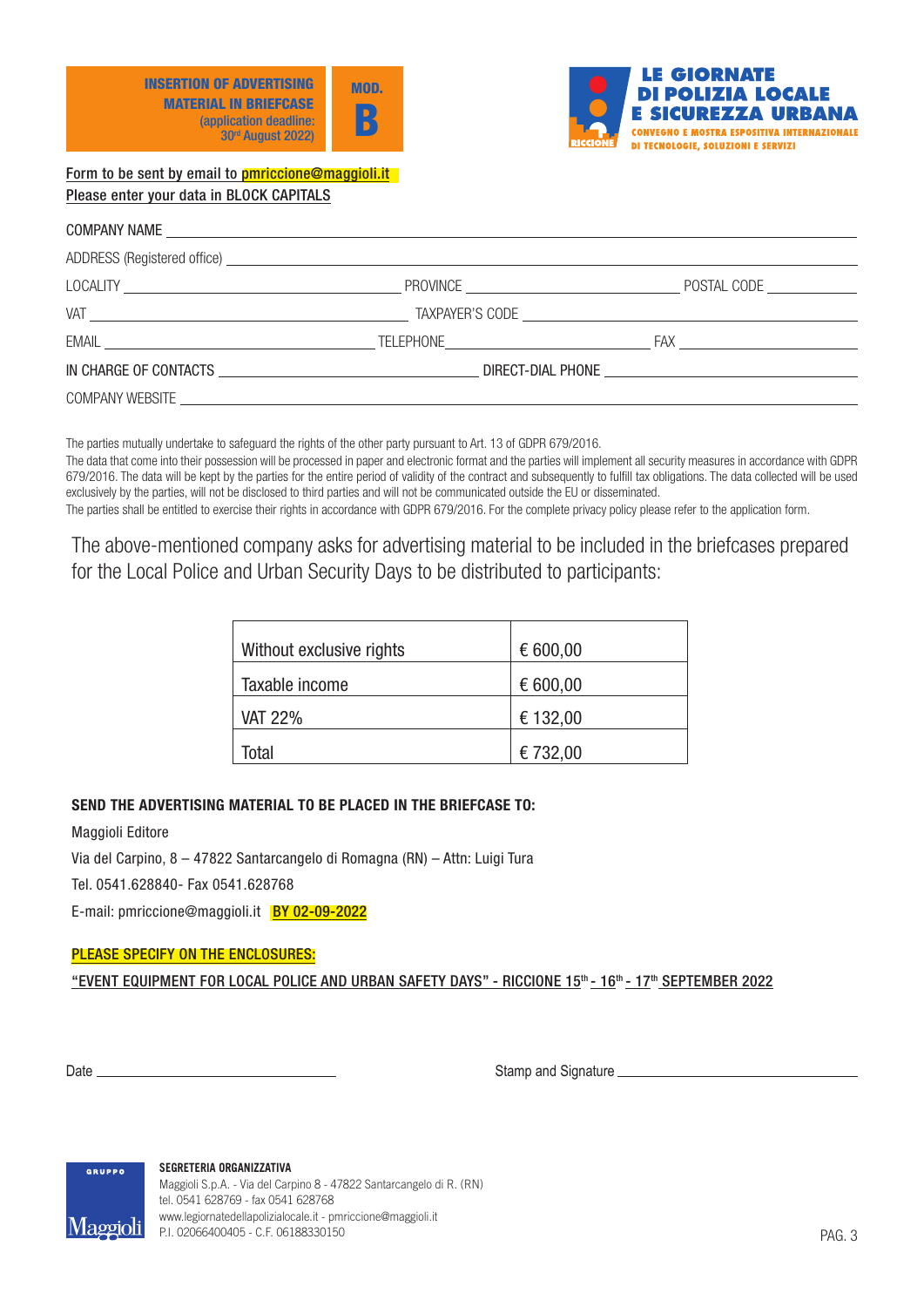



#### COMPANY NAME

|                                                   | ADDRESS (Registered office) <b>Example 20</b> Seconds 20 Seconds 20 Seconds 20 Seconds 20 Seconds 20 Seconds 20 Seconds 20 Seconds 20 Seconds 20 Seconds 20 Seconds 20 Seconds 20 Seconds 20 Seconds 20 Seconds 20 Seconds 20 Secon |                             |
|---------------------------------------------------|-------------------------------------------------------------------------------------------------------------------------------------------------------------------------------------------------------------------------------------|-----------------------------|
|                                                   |                                                                                                                                                                                                                                     | POSTAL CODE _______________ |
|                                                   |                                                                                                                                                                                                                                     |                             |
|                                                   |                                                                                                                                                                                                                                     |                             |
| IN CHARGE OF CONTACTS AND ACCOUNT OF THE CONTACTS |                                                                                                                                                                                                                                     |                             |
| <b>COMPANY WEBSITE</b>                            |                                                                                                                                                                                                                                     |                             |

The parties mutually undertake to safeguard the rights of the other party pursuant to Art. 13 of GDPR 679/2016.

The data that come into their possession will be processed in paper and electronic format and the parties will implement all security measures in accordance with GDPR 679/2016. The data will be kept by the parties for the entire period of validity of the contract and subsequently to fulfill tax obligations. The data collected will be used exclusively by the parties, will not be disclosed to third parties and will not be communicated outside the EU or disseminated.

The parties shall be entitled to exercise their rights in accordance with GDPR 679/2016. For the complete privacy policy please refer to the application form.

Asks to rent the following articles for the period of the event, at the rates listed below:

| <b>DESCRIPTION</b>            | <b>DIMENSIONS</b>        | <b>UNIT COST</b> | <b>QUANTITY</b> | <b>TOTAL</b>            |
|-------------------------------|--------------------------|------------------|-----------------|-------------------------|
| Coat rack with black stem     |                          | € 25,00          |                 | €                       |
| <b>Basket</b>                 |                          | € 7,00           |                 | €                       |
| Locker                        | 80 cm x 50 cm x 70 cm h. | € 50,00          |                 | €                       |
| Curved white reception desk   | 120 cm x 38 cm x98       | € 120,00         |                 | €                       |
| Aluminium stool               |                          | € 30,00          |                 | €                       |
| Power strip (3 outlets 220 V) |                          | € 30,00          |                 |                         |
| <b>Exposition cube</b>        | cm 50x50xh 60            | €45,00           |                 | €                       |
| <b>Exposition cube</b>        | cm 50x50xh 80            | € 55,00          |                 | €                       |
| <b>Exposition cube</b>        | cm 50x50xh 100           | € 60,00          |                 | €                       |
| Quarzine 300w/500w            |                          | € 58,00          |                 | €                       |
| Electrical panel 4.4 kw       |                          | € 62,00          |                 | €                       |
| Shelf on rack and pinion      |                          | € 25,00          |                 | €                       |
| Armchair without armrests     |                          | €45,00           |                 | €                       |
| <b>Desk</b>                   | Cm 130x80                | €75,00           |                 | €                       |
| Grey PVC chair                |                          | € 15,00          |                 | €                       |
| Aluminium chair               |                          | € 25,00          |                 | €                       |
| Low coffee table              |                          | € 30,00          |                 | €                       |
| Square white table            | Cm 80x80                 | € 57,00          |                 | €                       |
| Round table, white top        | Diameter 60              | € 57,00          |                 | €                       |
| Round table, black top        | Diameter 60              | € 57,00          |                 | €                       |
| Aluminum table                | Diameter 60              | € 70,00          |                 | €                       |
| Showcase                      | 100 cm x 42 cm x 185 cm  | € 140,00         |                 | €                       |
| Refrigerator 120 l            | 56 x 54 x 85 cm h.       | € 75,00          |                 | $\boldsymbol{\epsilon}$ |
|                               |                          |                  |                 |                         |
|                               |                          | <b>VAT 22%</b>   |                 | €                       |
|                               |                          | <b>Total</b>     |                 | €                       |

# Date Stamp and Signature

**GRUPPO** 

Maggioli

#### **SEGRETERIA ORGANIZZATIVA**

Maggioli S.p.A. - Via del Carpino 8 - 47822 Santarcangelo di R. (RN) tel. 0541 628769 - fax 0541 628768 www.legiornatedellapolizialocale.it - pmriccione@maggioli.it P.I. 02066400405 - C.F. 06188330150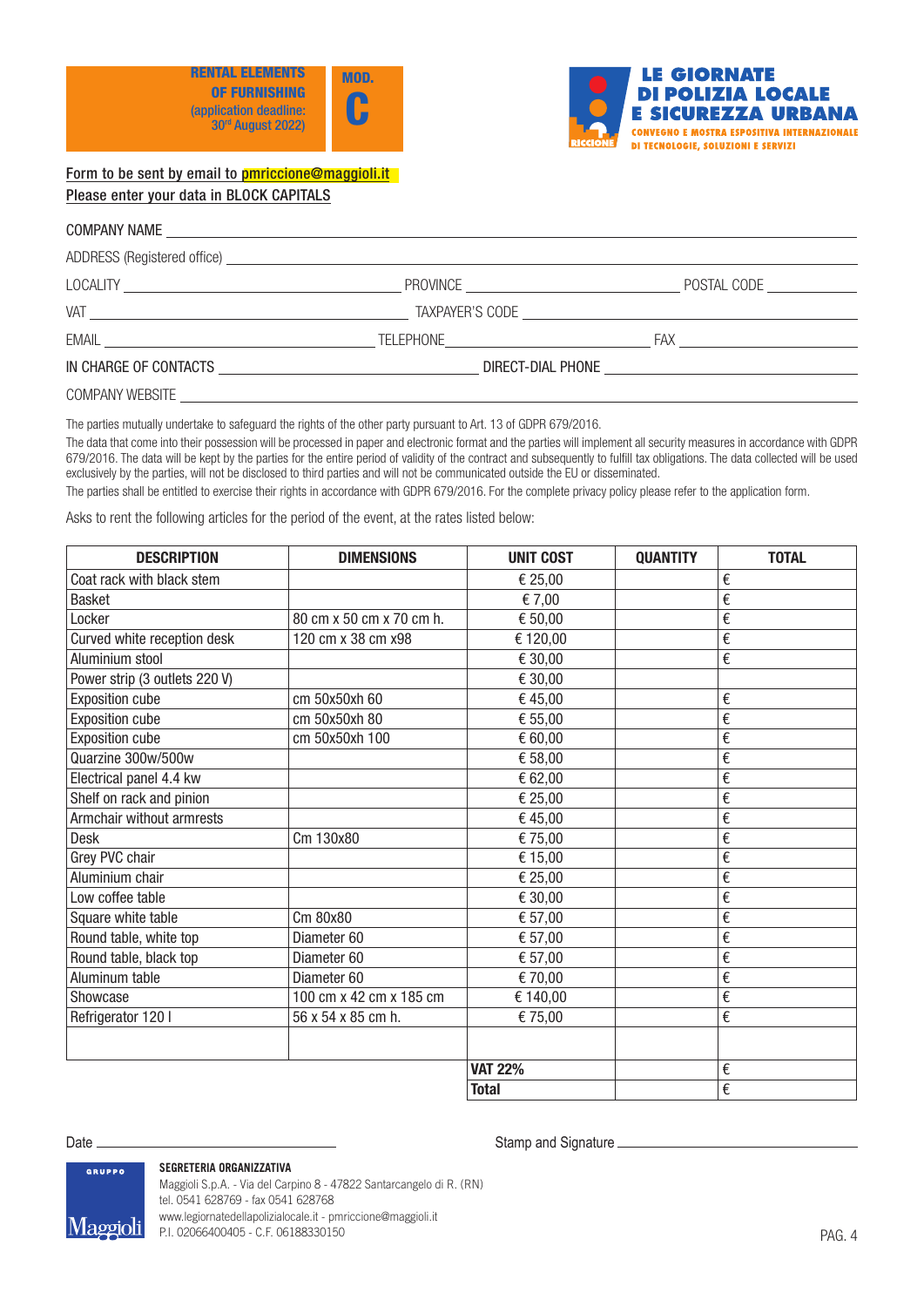# FURNITURE IMAGES

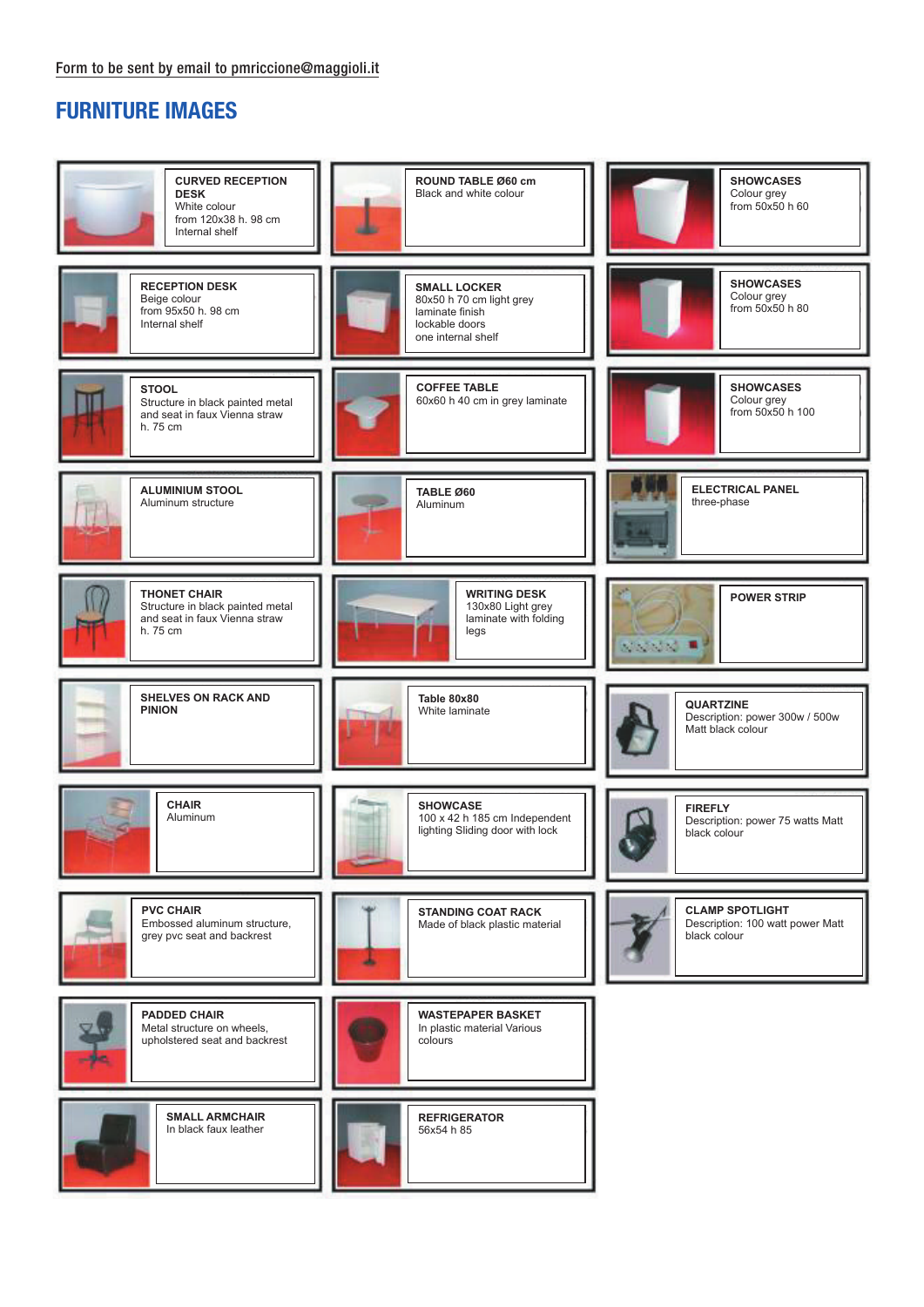



**Form to be sent by email to pmriccione@maggioli.it**

| <b>COMPANY NAME</b>         |  |  |
|-----------------------------|--|--|
| ADDRESS (Registered office) |  |  |

LOCALITY PROVINCE POSTAL CODE

TELEPHONE TELEFAX

The parties mutually undertake to safeguard the rights of the other party pursuant to Art. 13 of GDPR 679/2016.

The data that come into their possession will be processed in paper and electronic format and the parties will implement all security measures in accordance with GDPR 679/2016. The data will be kept by the parties for the entire period of validity of the contract and subsequently to fulfil tax obligations. The data collected will be used exclusively by the parties, will not be disclosed to third parties and will not be communicated outside the EU or disseminated.

The parties shall be entitled to exercise their rights in accordance with GDPR 679/2016. For the complete privacy policy please refer to the application form.

| <b>Description</b>              | Unit cost excluding VAT 20%. | N.             | Total VAT 20% excluding |
|---------------------------------|------------------------------|----------------|-------------------------|
| FICUS BENJAMIN cm. 100          | € 19.00                      |                | €                       |
| FICUS BENJAMIN cm. 150          | € 23.00                      |                | €                       |
| FICUS BENJAMIN cm. 220          | € 30.00                      |                | €                       |
| CYCLAMINO vase diam. 17         | € 13.00                      |                | €                       |
| Seasonal flowerpot diam. 14     | € 14.00                      |                | €                       |
| SEASONAL FLOWER Vase diam. 20   | € 16.00                      |                | €                       |
| <b>SMALL COMPOSITIONS</b>       | € 17.50                      |                | €                       |
| MEDIUM COMPOSITIONS             | € 21.00                      |                | €                       |
| <b>LARGE COMPOSITIONS</b>       | € 25.00                      |                | $\in$                   |
| KENTIA cm. 150                  | € 21.00                      |                | €                       |
| KENTIA cm. 180                  | € 28.00                      |                | €                       |
| KENTIA cm. 220                  | € 35.00                      |                | €                       |
| JUCCA (3 EXTRA LOGS)            | € 25.00                      |                | €                       |
| FERN vase diam, 18              | € 15.00                      |                | €                       |
| DRACAENA cm. 250                | € 28.00                      |                | €                       |
| FRESH FLOWER COMPOSITIONS mini  | € 25.00                      |                | €                       |
| FRESH FLOWER COMPOSITION medium | € 32.00                      |                | €                       |
| SPARTIFILLUM vase diam. 14      | € 17.50                      |                | €                       |
| ANTHURIUM vase diam. 26         | € 28.00                      |                | €                       |
| CHAMADOREA cm. 100              | € 15.00                      |                | €                       |
|                                 |                              | <b>TAXABLE</b> | €                       |
|                                 |                              | <b>VAT 22%</b> | €                       |
|                                 |                              | <b>TOTAL</b>   | €                       |

For information about the service, please contact:

**Azienda Agricola "La Terrazza" - Mr. Stefano Giunta** Fax +39 0541/744445 - Mobile +39 348.3917582

Date **Construction and Stamp and Signature** Construction and Stamp and Signature Construction and Signature Construction and Signature Construction and Signature Construction and Signature Construction and Signature Constr

GRUPPO

**SEGRETERIA ORGANIZZATIVA**

Maggioli S.p.A. - Via del Carpino 8 - 47822 Santarcangelo di R. (RN) tel. 0541 628769 - fax 0541 628768 **Menopiolis** www.legiornatedellapolizialocale.it - pmriccione@maggioli.it **TYTA 22 JUILE** P.I. 02066400405 - C.F. 06188330150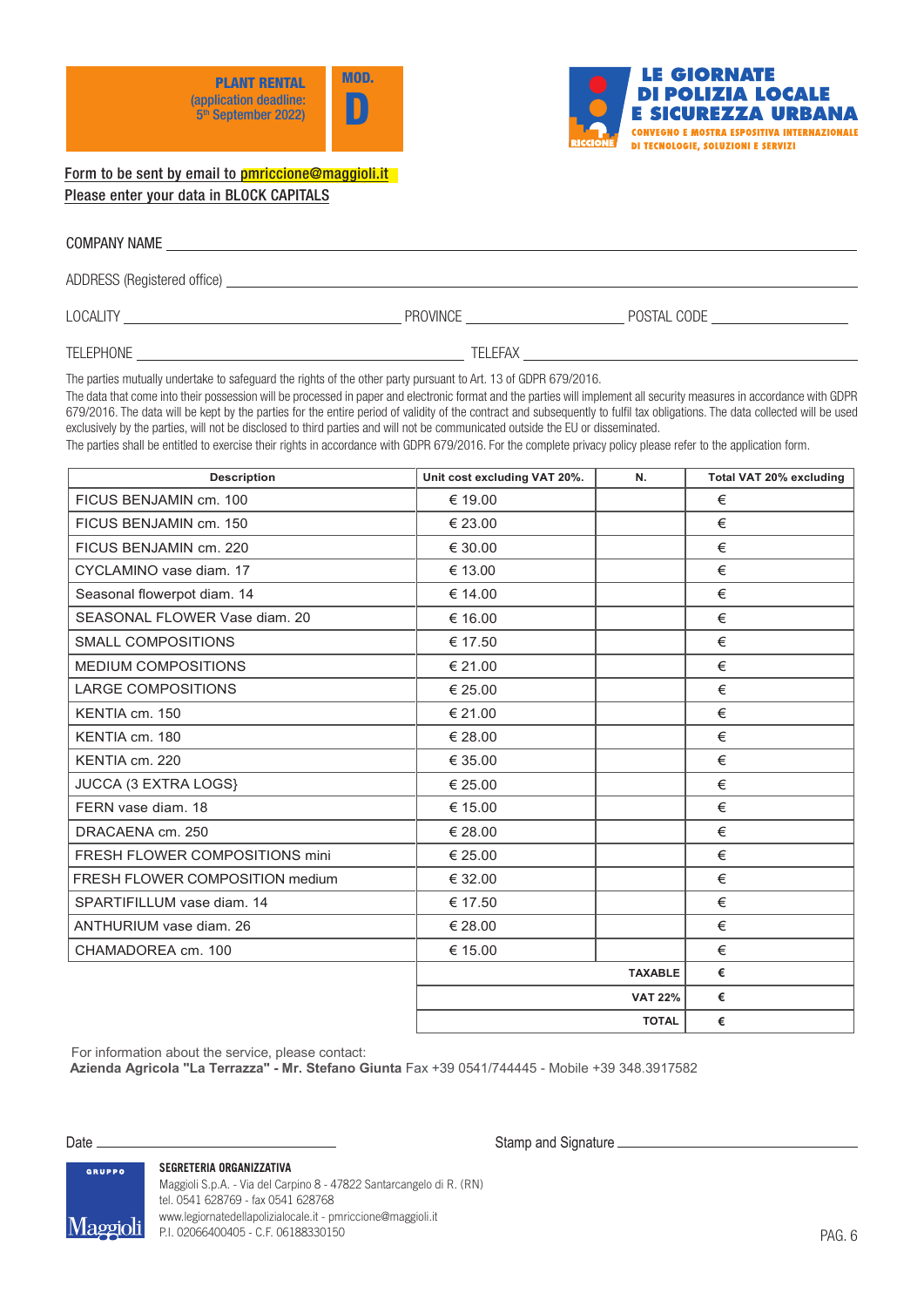



| <b>COMPANY NAME</b>         |                 |             |
|-----------------------------|-----------------|-------------|
| ADDRESS (Registered office) |                 |             |
| <b>LOCALITY</b>             | <b>PROVINCE</b> | POSTAL CODE |

TELEPHONE TELEFAX

The parties mutually undertake to safeguard the rights of the other party pursuant to Art. 13 of GDPR 679/2016.

The data that come into their possession will be processed in paper and electronic format and the parties will implement all security measures in accordance with GDPR 679/2016. The data will be kept by the parties for the entire period of validity of the contract and subsequently to fulfill tax obligations. The data collected will be used exclusively by the parties, will not be disclosed to third parties and will not be communicated outside the EU or disseminated.

The parties shall be entitled to exercise their rights in accordance with GDPR 679/2016. For the complete privacy policy please refer to the application form.

# Order form

The rental and installation is required of the following audio-visual materials, at the rates indicated:

|   | <b>Descrizione</b>                                        | Prezzo<br>per intera durata<br>manifestazione<br>(IVA 22%esclusa) | Quantità N. |
|---|-----------------------------------------------------------|-------------------------------------------------------------------|-------------|
|   | <b>AUDIO - VIDEO</b>                                      |                                                                   |             |
| ❏ | Monitor 43"                                               | € 235,00                                                          |             |
| ⊔ | Monitor 47"                                               | € 300,00                                                          |             |
| ⊔ | Media box                                                 | € 30,00                                                           |             |
|   | Ultra slim full HD 48" matt screen monitor                | € 330,00                                                          |             |
| ⊔ | Monitor 55"                                               | € 400,00                                                          |             |
| ❏ | Monitor stand                                             | € 130,00                                                          |             |
| ⊔ | Wall bracket                                              | € $80,00$                                                         |             |
| ப | Floor stand                                               | € 70,00                                                           |             |
| ப | Floor stand on own monitor                                | € 120,00                                                          |             |
| ⊔ | Installation and wiring (price per hour - minimum 1 hour) | 60,00<br>€                                                        |             |

| <b>TAXABLE</b> |  |
|----------------|--|
| <b>VAT 22%</b> |  |
| <b>TOTAL</b>   |  |

Hereby, the rental of monitors includes installation, wiring and choice of support (free-standing on the ground or with wall bracket). I accept the conditions of supply.

For information on the service please contact:

Date Stamp and Signature

GRUPPO

Maggioli

## **SEGRETERIA ORGANIZZATIVA**

Maggioli S.p.A. - Via del Carpino 8 - 47822 Santarcangelo di R. (RN) tel. 0541 628769 - fax 0541 628768 www.legiornatedellapolizialocale.it - pmriccione@maggioli.it P.I. 02066400405 - C.F. 06188330150

PAG. 7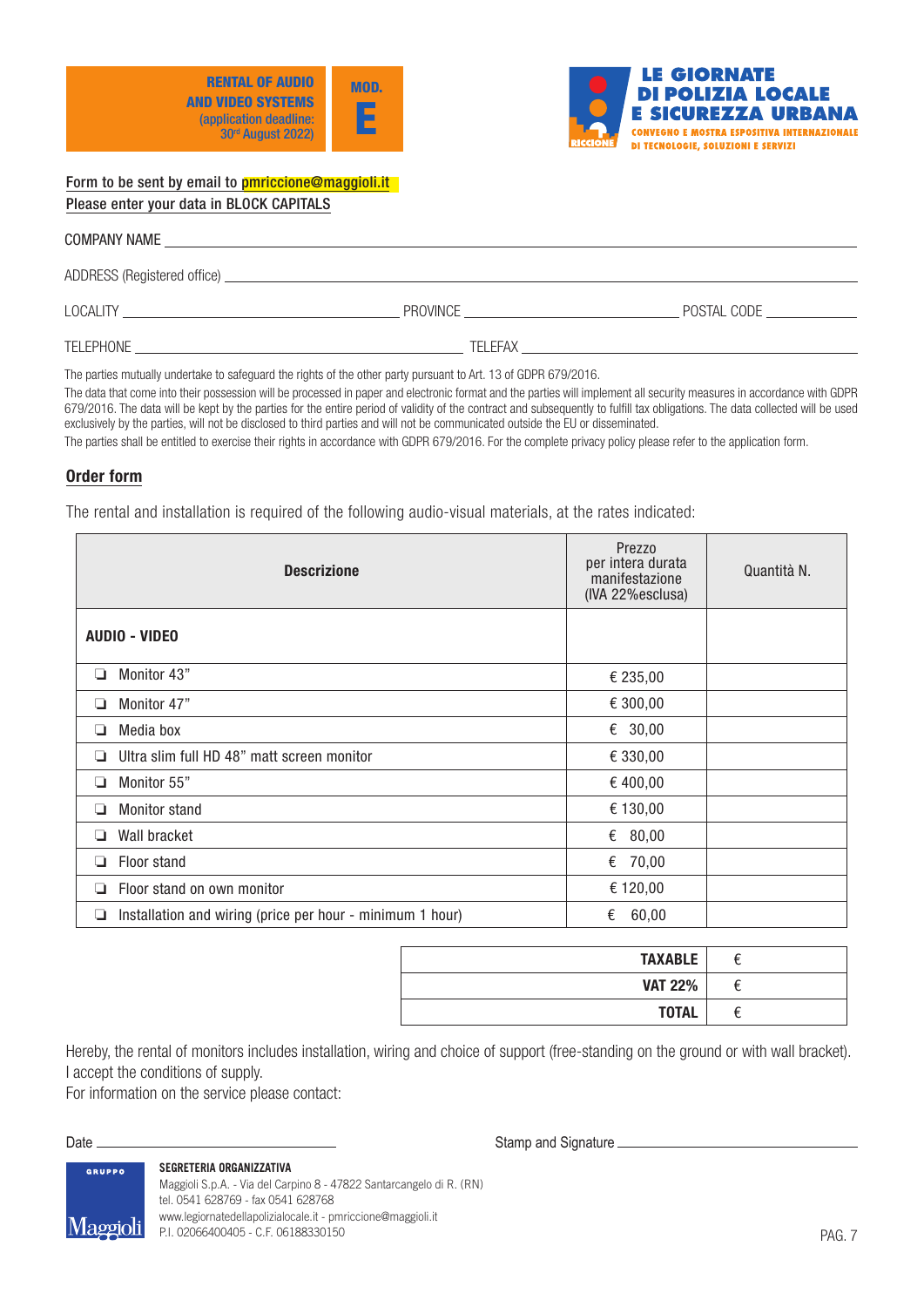



|  | EMAIL EXAMPLE TELEPHONE THE EXAMPLE TRANSPORTED TRACK THE EAST OF THE EXAMPLE TRACK THE EAST OF THE EAST OF THE EAST OF THE EAST OF THE EAST OF THE EAST OF THE EAST OF THE EAST OF THE EAST OF THE EAST OF THE EAST OF THE EA |
|--|--------------------------------------------------------------------------------------------------------------------------------------------------------------------------------------------------------------------------------|
|  |                                                                                                                                                                                                                                |
|  |                                                                                                                                                                                                                                |

The parties mutually undertake to safeguard the rights of the other party pursuant to Art. 13 of GDPR 679/2016.

**Connection No. Daily cost Whole period cost**  exclusively by the parties, will not be disclosed to third parties and will not be communicated outside the EU or disseminated. 679/2016. The data will be kept by the parties for the entire period of validity of the contract and subsequently to fulfill tax obligations. The data collected will be used The data that come into their possession will be processed in paper and electronic format and the parties will implement all security measures in accordance with GDPR OF 9/2010. The data will be kept by the parties for the entire period of validity of the contract and subsequently to fulfill tax obligations. The data collected will be used

e aisciosea to thira parties and will not be communicated outside the EU or disseminated.<br>cise their rights in accordance with GDPR 679/2016. For the complete privacy policy please refer to the app The parties shall be entitled to exercise their rights in accordance with GDPR 679/2016. For the complete privacy policy please refer to the application form. The parties shall be entitled to exercise their rights in accordance with GDPR 679/2010

| <b>Connection</b> | No.<br>connections | Daily cost<br>excluding VAT<br>22% | Whole period cost<br>excluding VAT 22% | Total<br><b>Amount</b><br>(excluding VAT 22%) |
|-------------------|--------------------|------------------------------------|----------------------------------------|-----------------------------------------------|
| <b>ADSL</b>       | no.                |                                    | € 250.00                               | €                                             |

**COMMERCIAL SECRETARY C/O MAGGIOLI GROUP**

Date <u>Stamp and Signature Stamp and Signature Stamp and Signature Stamp and Signature</u>



**SEGRETERIA ORGANIZZATIVA COMMERCIAL SECRETARY COMMERCIAL SECRETARY COMMERCIAL SECRETARY MAGGIOLI GROUP** Maggioli Spa - Via del Carpino 8 - fax 0541 628768 - 4782 Santarcangelo di Rel Carpino 8 - 4782 Santarcangelo

Momedal: www.legiornatedellapolizialocale.it - pmriccione@maggioli.it  $\text{Mdg}$  with P.I. 02066400405 - C.F. 06188330150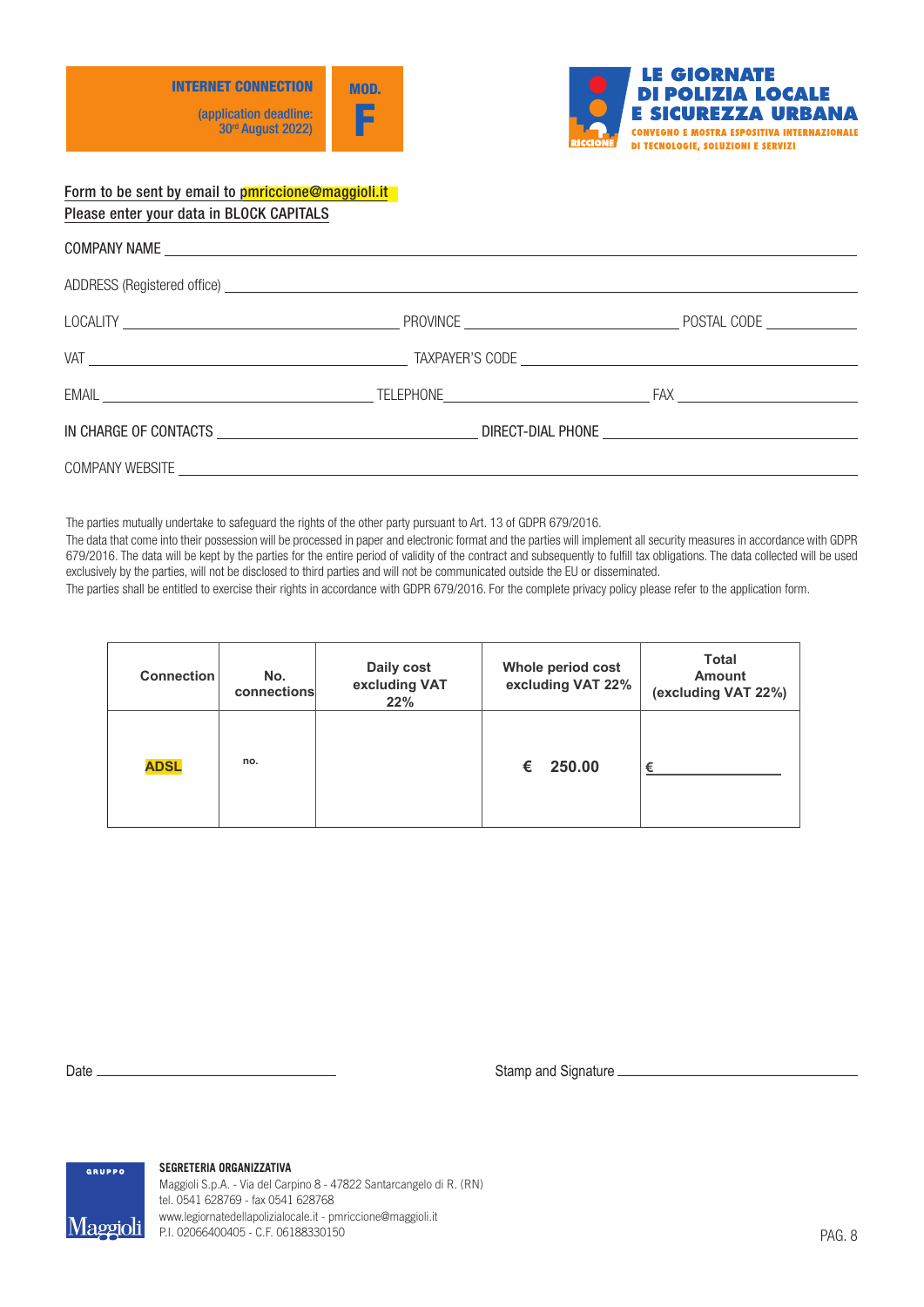



**RESERVATION**  Form to be sent by email to <mark>pmriccione@maggioli.it</mark> Please enter your data in BLOCK CAPITALS

# **HOTEL RATES**

For your hotel bookings, 4 and 3 Star Hotels are available near the venue of "Le Giornate di Polizia Locale e Sicurezza Urbana" in Riccione and its Exhibition Centre.

**For your reservations or information please contact:**

Promhotels

**C. so F. lli Cervi, 76/a 47838 Riccione RN Tel. +39.0541.697836 Fax +39.0541.601775** informazioni@promhotelsriccione.it

**Use the online hotel reservation form on the page:** http://www.legiornatedellapolizialocale.it/

Date <u>Stamp and Signature</u> Stamp and Signature Stamp and Signature Stamp and Signature Stamp and Signature Stamp and Signature Stamp and Signature Stamp and Signature Stamp and Signature Stamp and Signature Stamp and Signa

**GRUPPO** 

<u>Maegioli</u>

**SEGRETERIA ORGANIZZATIVA**

Maggioli S.p.A. - Via del Carpino 8 - 47822 Santarcangelo di R. (RN) tel. 0541 628769 - fax 0541 628768 www.legiornatedellapolizialocale.it - pmriccione@maggioli.it P.I. 02066400405 - C.F. 06188330150